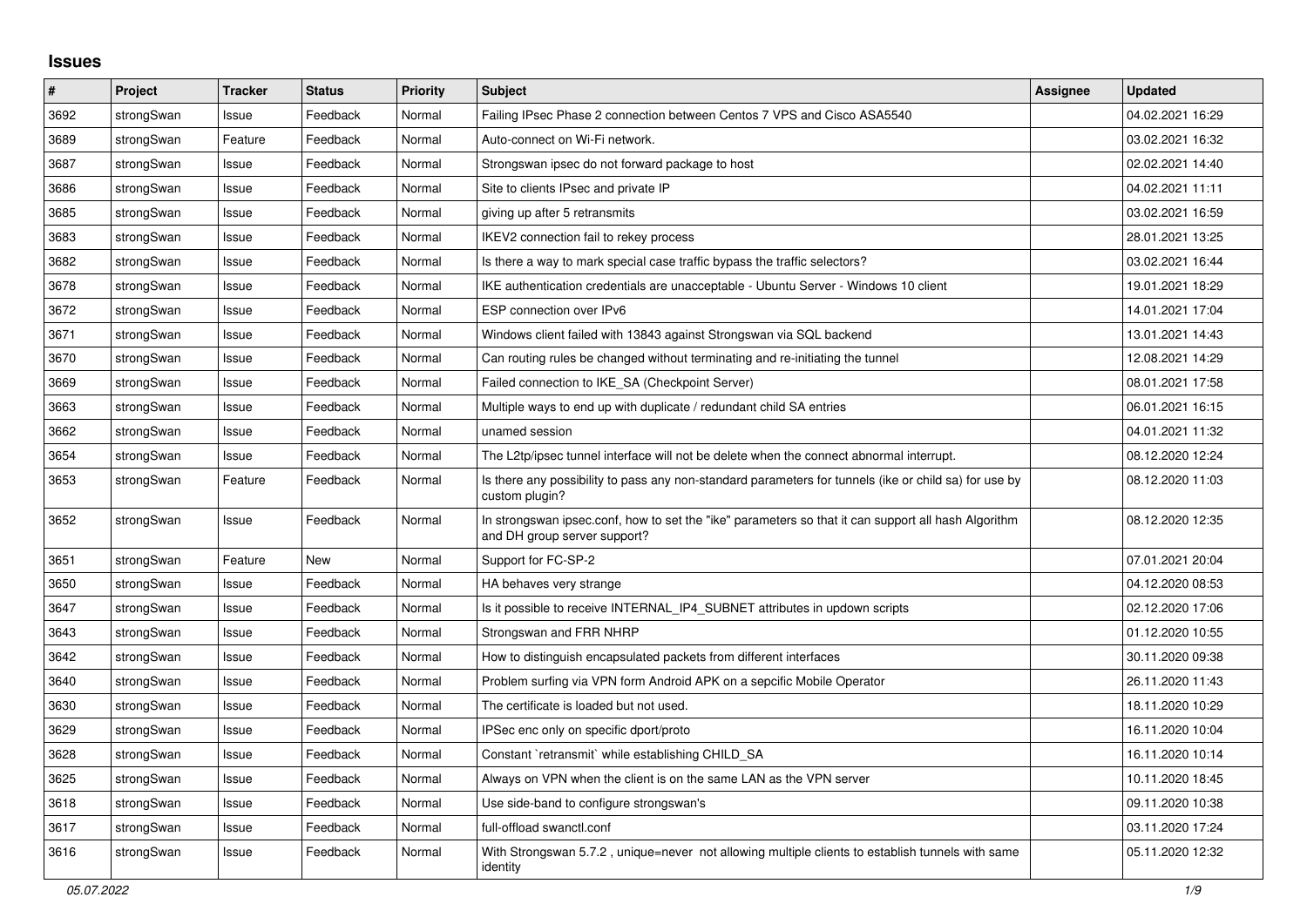| $\pmb{\#}$ | Project    | <b>Tracker</b> | <b>Status</b> | <b>Priority</b> | <b>Subject</b>                                                                              | Assignee | <b>Updated</b>   |
|------------|------------|----------------|---------------|-----------------|---------------------------------------------------------------------------------------------|----------|------------------|
| 3614       | strongSwan | Issue          | Feedback      | Normal          | Certificate renewal for about to expire certificates                                        |          | 30.10.2020 13:30 |
| 3613       | strongSwan | Issue          | Feedback      | Low             | Load-test jobs scheduled after tunnels are terminated                                       |          | 28.10.2020 12:06 |
| 3611       | strongSwan | Issue          | Feedback      | Normal          | Unable to Send Traffic Using NAT on EC2 Instance                                            |          | 27.10.2020 16:35 |
| 3610       | strongSwan | Issue          | Feedback      | Normal          | farp plugin conflicts with DHCP service                                                     |          | 26.10.2020 18:06 |
| 3609       | strongSwan | Issue          | Feedback      | Normal          | Potential DNS server IP address conflicts                                                   |          | 26.10.2020 11:12 |
| 3607       | strongSwan | Issue          | Feedback      | Normal          | statusall option reports transport established two or three times per IP at start-up        |          | 27.10.2020 16:48 |
| 3604       | strongSwan | Issue          | Feedback      | Normal          | Email Notification on down status                                                           |          | 21.10.2020 10:54 |
| 3603       | strongSwan | Issue          | Feedback      | Normal          | dns issue in config mode                                                                    |          | 20.10.2020 11:50 |
| 3598       | strongSwan | Issue          | Feedback      | Normal          | swanctl on Windows: Support aborting execution                                              |          | 19.10.2020 15:01 |
| 3597       | strongSwan | Issue          | Feedback      | Normal          | IPSec Client on CentOS 8 - Can't connect using ShrewSoft VPN config file                    |          | 21.10.2020 16:38 |
| 3596       | strongSwan | Issue          | Feedback      | Normal          | no issuer certificate found for                                                             |          | 21.10.2020 03:27 |
| 3593       | strongSwan | Issue          | Feedback      | Normal          | Need variable tracking make_before_break state into updown scripts                          |          | 13.10.2020 09:59 |
| 3592       | strongSwan | Issue          | Feedback      | Normal          | Tunnel reported as established but log show "found encrypted payload, but no transform set" |          | 20.10.2020 10:37 |
| 3588       | strongSwan | lssue          | Feedback      | Normal          | VPN setup over 4G                                                                           |          | 08.10.2020 14:13 |
| 3580       | strongSwan | Issue          | Feedback      | Normal          | encapsulation and packets not routing into tunnel problems                                  |          | 02.10.2020 10:03 |
| 3578       | strongSwan | Issue          | Feedback      | Normal          | ipsec connection to FortiClient VPN                                                         |          | 28.09.2020 15:08 |
| 3577       | strongSwan | Issue          | Feedback      | Normal          | StrongSwan Connection adding and deleting over network.                                     |          | 28.09.2020 15:13 |
| 3576       | strongSwan | Issue          | Feedback      | Normal          | strongswan on openwrt virtual ip inside ipsec tunnel                                        |          | 25.09.2020 17:01 |
| 3575       | strongSwan | Issue          | Feedback      | Normal          | Tunnel of IPv6 Over IPv4 not accespting Jumbo Packets                                       |          | 23.09.2020 16:44 |
| 3573       | strongSwan | Issue          | Feedback      | Normal          | ike2 and transit traffic                                                                    |          | 05.10.2020 10:55 |
| 3568       | strongSwan | Issue          | Feedback      | Normal          | vpn connection is unstable                                                                  |          | 23.09.2020 16:28 |
| 3566       | strongSwan | Issue          | Feedback      | Normal          | Number of simultaneous connections limited to 1000 in a cluster                             |          | 18.09.2020 09:46 |
| 3565       | strongSwan | Issue          | Feedback      | Normal          | Filtering out logs or plugin in to do so                                                    |          | 16.09.2020 11:45 |
| 3564       | strongSwan | Issue          | Feedback      | Normal          | Out of order packets are generated if strong swan is running on multiple cores              |          | 16.09.2020 10:01 |
| 3561       | strongSwan | Issue          | Feedback      | Normal          | Azure P2S VPN Linux connection error                                                        |          | 15.09.2020 12:22 |
| 3558       | strongSwan | Issue          | Feedback      | Normal          | deleting half open IKE_SA with x.x.x.x after timeout with iOS device                        |          | 05.09.2020 21:23 |
| 3552       | strongSwan | Issue          | Feedback      | Normal          | Internet disconnects after once VPN is established                                          |          | 30.08.2020 05:35 |
| 3545       | strongSwan | Issue          | New           | Normal          | Configuration model for multiple-VRF tunnel endpoints                                       |          | 18.08.2020 13:50 |
| 3537       | strongSwan | Issue          | Feedback      | Normal          | IPv6 Packets are not transferred from server to client through IPSec using RPC protocol     |          | 01.09.2020 12:50 |
| 3536       | strongSwan | Issue          | Feedback      | Normal          | When Create multiple tunnels restart ipsec service will establish fail.                     |          | 03.09.2020 13:58 |
| 3534       | strongSwan | Issue          | New           | Urgent          | use of strongswan, ipvlan L2 and kernel ipsec                                               |          | 04.08.2020 20:59 |
| 3524       | strongSwan | Issue          | New           | Urgent          | Routing public IP addresses thru the VPN tunnel (Peer is Cisco ISR)                         |          | 24.07.2020 03:15 |
| 3516       | strongSwan | Issue          | Feedback      | Normal          | Close IKE_SA after expiry without rekey/reauth                                              |          | 20.07.2020 19:32 |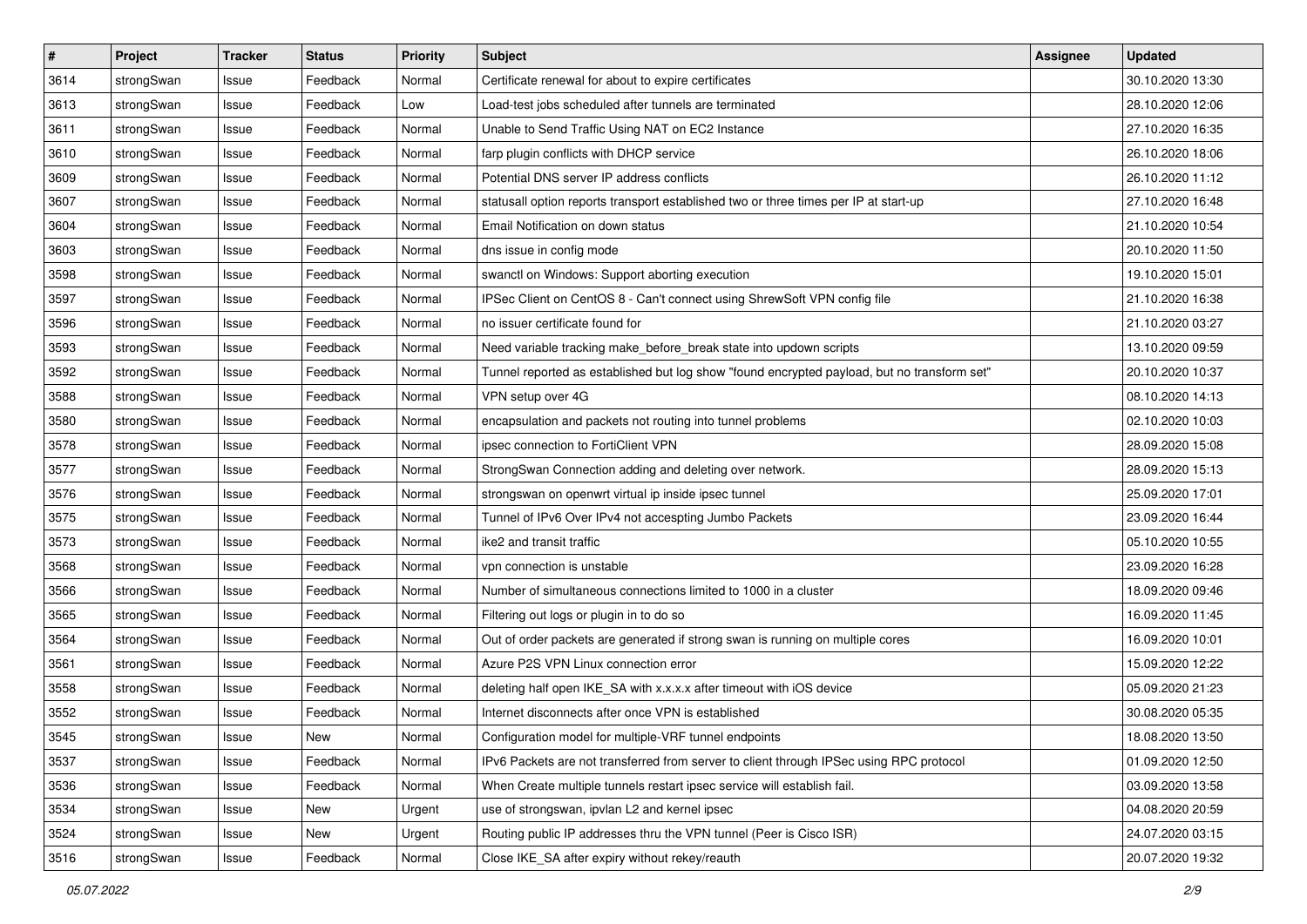| $\pmb{\#}$ | Project    | <b>Tracker</b> | <b>Status</b> | <b>Priority</b> | <b>Subject</b>                                                                                          | Assignee | <b>Updated</b>   |
|------------|------------|----------------|---------------|-----------------|---------------------------------------------------------------------------------------------------------|----------|------------------|
| 3500       | strongSwan | Issue          | Feedback      | Normal          | swanctl --list-cert not listing all certs                                                               |          | 29.06.2020 15:25 |
| 3499       | strongSwan | Issue          | Feedback      | Normal          | ISAKMP Signature hash algorithm / EAP-TLS Authentification                                              |          | 30.06.2020 10:40 |
| 3498       | strongSwan | Issue          | Feedback      | Normal          | FreeBSD + dhcp+farp plugin                                                                              |          | 22.01.2021 10:44 |
| 3496       | strongSwan | Issue          | Feedback      | Normal          | Route-based VPN - transport mode                                                                        |          | 11.02.2021 09:55 |
| 3490       | strongSwan | Issue          | Feedback      | Normal          | Selecting incorrect auth mode for IKEv1                                                                 |          | 21.07.2020 21:26 |
| 3457       | strongSwan | Feature        | New           | Low             | user-friendly pkcs11 certificate selection                                                              |          | 22.05.2020 12:52 |
| 3456       | strongSwan | Feature        | New           | Low             | move to github/gitlab                                                                                   |          | 22.05.2020 12:27 |
| 3442       | strongSwan | Issue          | Feedback      | Normal          | Apply policy based on network interface in transport mode                                               |          | 13.05.2020 10:53 |
| 3441       | strongSwan | Feature        | New           | Normal          | [Android] Lock modification of VPN configurations on work devices                                       |          | 11.05.2020 10:00 |
| 3422       | strongSwan | Feature        | Feedback      | Normal          | Allow multiple local.id to be specified in a single connection?                                         |          | 23.04.2020 13:19 |
| 3403       | strongSwan | Issue          | Feedback      | Normal          | IKEv2 natd false detection                                                                              |          | 09.04.2020 14:19 |
| 3400       | strongSwan | Issue          | Feedback      | Normal          | Windows 10 IKEv2 rekeying fails                                                                         |          | 16.04.2020 17:08 |
| 3398       | strongSwan | Feature        | New           | Normal          | Android client - allow configuring eap_id with EAP-TLS                                                  |          | 06.04.2020 23:19 |
| 3392       | strongSwan | Issue          | Feedback      | Normal          | mark=%unique and no Internet-connection with VPN                                                        |          | 31.07.2020 15:26 |
| 3389       | strongSwan | Issue          | Feedback      | Normal          | Child SAs not getting created after rekeying                                                            |          | 30.03.2020 15:45 |
| 3377       | strongSwan | Issue          | Feedback      | Normal          | Interface ID not configured during HA synchronization                                                   |          | 18.03.2020 10:15 |
| 3366       | strongSwan | Issue          | Feedback      | Normal          | Uninstall "any" trap policy if start_action=trap with virtual IPs is used                               |          | 13.03.2020 14:57 |
| 3342       | strongSwan | Issue          | Feedback      | Normal          | Certain fields in Storngswan on Firestick4K are not editable                                            |          | 20.02.2020 09:36 |
| 3326       | strongSwan | Issue          | New           | Normal          | update custom routing table (table 220 by default) with new routes if new networks and routes<br>appear |          | 10.02.2020 12:01 |
| 3307       | strongSwan | Issue          | Feedback      | Normal          | Probable non compliance with RFC 7296 wrt traffic selector narrowing?                                   |          | 14.01.2020 16:19 |
| 3304       | strongSwan | Issue          | Feedback      | Normal          | Found unsupported critical X.509 extension: X509v3 Name Constraints                                     |          | 13.01.2020 14:50 |
| 3298       | strongSwan | Issue          | <b>New</b>    | Normal          | strategies to improve strongswan performance per single SA                                              |          | 23.12.2019 14:05 |
| 3285       | strongSwan | Bug            | Feedback      | Normal          | Virtual IPs on FreeBSD cannot set IPv6 addresses                                                        |          | 02.11.2021 11:04 |
| 3282       | strongSwan | Issue          | Feedback      | Normal          | Android VPN client keeps retrying in airplane mode                                                      |          | 29.11.2019 16:06 |
| 3276       | strongSwan | Feature        | Feedback      | Low             | N1_MODE_CAPABILITY                                                                                      |          | 21.11.2019 16:49 |
| 3268       | strongSwan | Issue          | Feedback      | Normal          | Traffic disruption -- policy-based VPN to AWS VPN service                                               |          | 15.11.2019 16:53 |
| 3254       | strongSwan | Issue          | Feedback      | Normal          | Log level in android level                                                                              |          | 08.11.2019 08:36 |
| 3244       | strongSwan | Feature        | New           | Low             | eap-peap on android                                                                                     |          | 04.11.2019 10:17 |
| 3162       | strongSwan | Feature        | Feedback      | Normal          | Strongswan Android support for default DNS suffixes (UNITY DEF DOMAIN flag)                             |          | 29.08.2019 10:29 |
| 3159       | strongSwan | Issue          | New           | High            | backup ipsec tunnels                                                                                    |          | 26.08.2019 14:28 |
| 3154       | strongSwan | Issue          | Feedback      | Normal          | signature validation failed only with sha2                                                              |          | 20.08.2019 11:51 |
| 3151       | strongSwan | Issue          | Feedback      | Normal          | Forecast stops forwarding multicast                                                                     |          | 26.08.2019 14:06 |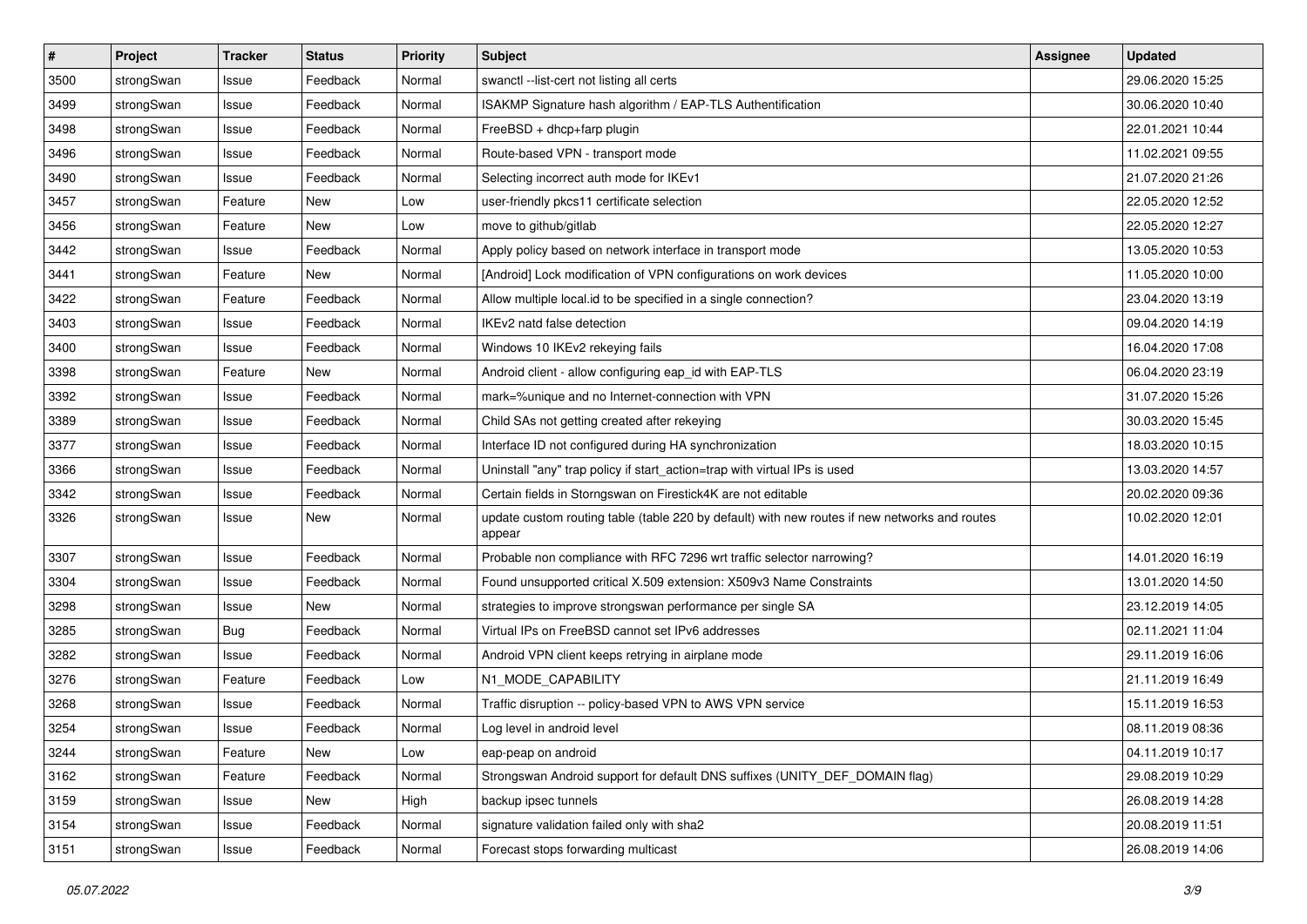| $\pmb{\#}$ | Project    | <b>Tracker</b> | <b>Status</b> | <b>Priority</b> | <b>Subject</b>                                                                                              | <b>Assignee</b> | <b>Updated</b>   |
|------------|------------|----------------|---------------|-----------------|-------------------------------------------------------------------------------------------------------------|-----------------|------------------|
| 3135       | strongSwan | Feature        | Feedback      | Normal          | Android client - settings for connection re-try                                                             |                 | 12.08.2019 16:32 |
| 3122       | strongSwan | Issue          | Feedback      | Normal          | Strongswan software iterupts                                                                                |                 | 18.07.2019 02:27 |
| 3104       | strongSwan | Feature        | Feedback      | Normal          | EAP-RADIUS: binding address feature for routers with multiple interfaces connected to LAN.                  |                 | 17.06.2021 02:26 |
| 3097       | strongSwan | Issue          | Feedback      | Normal          | charon restart behaviour                                                                                    |                 | 24.06.2019 16:09 |
| 3075       | strongSwan | Feature        | New           | Normal          | <b>IPsec Labelling</b>                                                                                      |                 | 29.05.2019 17:09 |
| 3072       | strongSwan | Issue          | Feedback      | Normal          | Windows 10: setting WFP SA SPI fails with error 0x80320014                                                  |                 | 29.05.2019 14:34 |
| 3041       | strongSwan | Issue          | Feedback      | Low             | fail2ban or equivalent                                                                                      |                 | 06.05.2019 09:07 |
| 2972       | strongSwan | Feature        | Feedback      | Normal          | how to add X509v3 Key Usage: Key Encipherment                                                               |                 | 13.03.2019 13:59 |
| 2966       | strongSwan | Issue          | Feedback      | Normal          | Problems with large amount of subnets in leftsubnet configuration                                           |                 | 02.04.2019 10:35 |
| 2964       | strongSwan | Issue          | Feedback      | Normal          | Route to IKE Gateway Fails to Update Under Particular Configuration                                         |                 | 13.03.2019 10:38 |
| 2958       | strongSwan | Issue          | Feedback      | Normal          | Trap policies with unspecified remote IP covering multiple specific ports constantly produce new<br>IKE_SAs |                 | 11.03.2019 15:03 |
| 2870       | strongSwan | Issue          | Feedback      | Normal          | DNS resolution outside of tunnel if DNS server is in remote TS                                              |                 | 22.01.2019 11:06 |
| 2854       | strongSwan | Feature        | New           | Low             | Srongswan doesn't sending RADIUS Accounting-On/Off on start up / shutdown                                   |                 | 10.12.2018 10:19 |
| 2835       | strongSwan | Issue          | Feedback      | Normal          | Rekeyed SA can't be deleted in standby node                                                                 |                 | 19.12.2018 02:52 |
| 2823       | strongSwan | Feature        | Feedback      | Low             | Implementing VPN peer failover                                                                              |                 | 16.11.2018 10:25 |
| 2816       | strongSwan | Issue          | Feedback      | Normal          | order of DNS entries is reversed in /etc/resolv.conf                                                        |                 | 06.11.2018 10:41 |
| 2814       | strongSwan | Feature        | Feedback      | Normal          | Force Keepalive Packets if There is no NAT                                                                  |                 | 29.10.2018 15:47 |
| 2793       | strongSwan | Feature        | Feedback      | Normal          | Remote identity with certificate                                                                            |                 | 15.10.2018 10:20 |
| 2750       | strongSwan | Issue          | Feedback      | Normal          | setting WFP SA SPI failed: 0x80320035                                                                       |                 | 27.05.2019 11:59 |
| 2729       | strongSwan | Feature        | Feedback      | Normal          | Does Swanctl provide the same option as Ipsec with the rightID using a %?                                   |                 | 20.09.2018 17:37 |
| 2727       | strongSwan | Feature        | New           | Low             | single pair of selectors per CHILD_SA                                                                       |                 | 23.08.2018 12:08 |
| 2726       | strongSwan | Issue          | Feedback      | Normal          | Strongswan selects wrong source IP                                                                          |                 | 23.08.2018 13:38 |
| 2707       | strongSwan | Feature        | New           | Normal          | More attributes taken/translated from radius attributes                                                     |                 | 14.07.2018 15:21 |
| 2701       | strongSwan | Issue          | New           | Normal          | Low bandwidth when Iperfing data thorugh IPSEC tunnel                                                       |                 | 07.07.2020 13:38 |
| 2698       | strongSwan | Issue          | Feedback      | Low             | DSCP and kernel-libipsec                                                                                    |                 | 04.07.2018 15:01 |
| 2691       | strongSwan | Issue          | New           | Normal          | Strongswan and KSOFTIRQ cpu utilization                                                                     |                 | 26.06.2018 14:34 |
| 2682       | strongSwan | Issue          | New           | Normal          | IMV/IMC (re)Attestation                                                                                     |                 | 07.06.2018 21:25 |
| 2678       | strongSwan | Issue          | Feedback      | Normal          | Phase 1 issue                                                                                               |                 | 07.06.2018 20:06 |
| 2671       | strongSwan | Issue          | New           | Normal          | Passing user-supplied cerificate file names to charon-nm is problematic                                     |                 | 23.05.2018 21:27 |
| 2668       | strongSwan | Feature        | Feedback      | Normal          | UE shall include the DEVICE_IDENTITY Notify payload                                                         |                 | 22.05.2018 13:48 |
| 2621       | strongSwan | Issue          | Feedback      | Normal          | Android: VPN connection stops working, strongSwan shows Connected                                           |                 | 06.07.2018 13:06 |
| 2618       | strongSwan | Issue          | Feedback      | Normal          | Query regarding assignment of Tunnel IP                                                                     |                 | 09.04.2018 10:57 |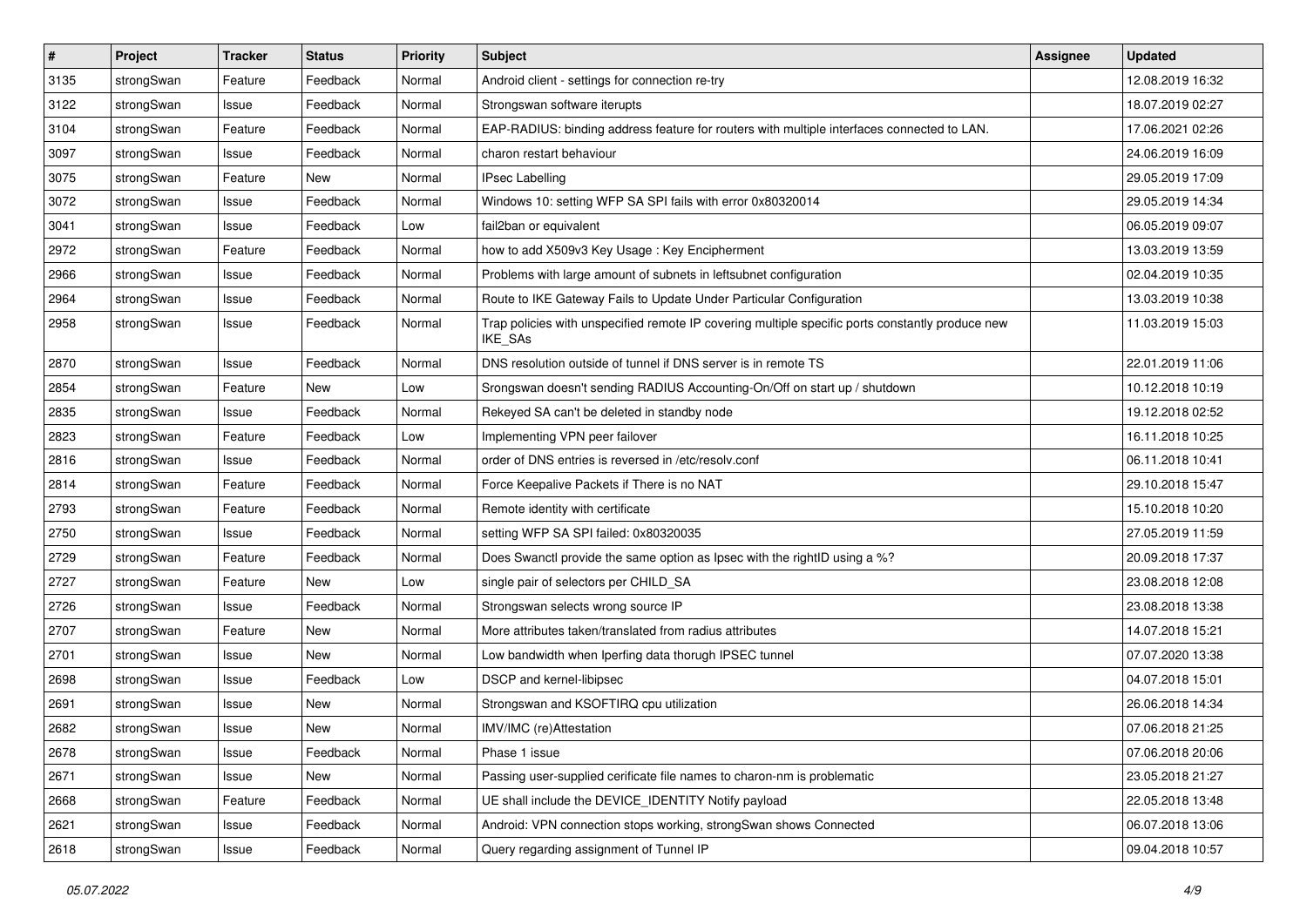| $\pmb{\#}$ | Project    | <b>Tracker</b> | <b>Status</b> | <b>Priority</b> | <b>Subject</b>                                                                                                                                          | <b>Assignee</b> | <b>Updated</b>   |
|------------|------------|----------------|---------------|-----------------|---------------------------------------------------------------------------------------------------------------------------------------------------------|-----------------|------------------|
| 2580       | strongSwan | Issue          | Feedback      | Normal          | [CFG] handling xx attribute failed in Android or Ubuntu, but works in macOS                                                                             |                 | 09.03.2018 17:49 |
| 2560       | strongSwan | Issue          | Feedback      | Normal          | Duplicate CA cert requests sent                                                                                                                         |                 | 28.02.2018 10:54 |
| 2495       | strongSwan | Feature        | Feedback      | Normal          | LibreSSL Plugin                                                                                                                                         |                 | 13.12.2017 09:29 |
| 2464       | strongSwan | Issue          | <b>New</b>    | Normal          | How to Loadbalance strongswan IPsec via NGINX?                                                                                                          |                 | 12.11.2017 19:16 |
| 2459       | strongSwan | Issue          | <b>New</b>    | High            | updown script deleted firewall rules at down-client in make-before-break responder side                                                                 |                 | 05.11.2017 19:13 |
| 2446       | strongSwan | Issue          | Feedback      | Normal          | Traffic loss during IKE reauth despite make-before-break enabled                                                                                        |                 | 27.11.2017 17:12 |
| 2432       | strongSwan | Issue          | New           | Normal          | PLUTO ME can be different for up-client and down-client                                                                                                 |                 | 21.09.2017 11:57 |
| 2411       | strongSwan | Issue          | Feedback      | Normal          | VPN server name resolution is done via overlay DNS server upon IKE disconnect                                                                           |                 | 22.08.2017 10:42 |
| 2409       | strongSwan | Feature        | Feedback      | Low             | Android client status details                                                                                                                           |                 | 18.08.2017 13:23 |
| 2400       | strongSwan | Issue          | Feedback      | Normal          | Is DPD supposed to detect dead tunnel, or dead IKE instance                                                                                             |                 | 11.01.2019 22:53 |
| 2394       | strongSwan | Issue          | Feedback      | Normal          | IP is not assigned after re-authentication                                                                                                              |                 | 04.08.2017 19:03 |
| 2361       | strongSwan | Feature        | New           | Normal          | Import .sswan files from NetworkManager                                                                                                                 |                 | 12.06.2017 15:25 |
| 2357       | strongSwan | Issue          | Feedback      | Normal          | How to initiate IPsec SA Transport Mode without IKE?                                                                                                    |                 | 18.01.2021 18:36 |
| 2319       | strongSwan | Issue          | Feedback      | Normal          | gives up trying to bring up connection after DNS SERVFAIL                                                                                               |                 | 08.05.2017 15:41 |
| 2307       | strongSwan | Feature        | Feedback      | Normal          | Permit installation of trap policy for CHILD_SA configurations with unset local_addrs                                                                   |                 | 26.04.2017 15:04 |
| 2273       | strongSwan | Bug            | Feedback      | Normal          | Unable to install strongswan client helper on OSX El Capitan                                                                                            |                 | 10.03.2017 15:34 |
| 2260       | strongSwan | Issue          | New           | Normal          | Number of CHILD_SA for a single connection grows over time                                                                                              |                 | 28.02.2017 13:46 |
| 2203       | strongSwan | Issue          | Feedback      | Normal          | Protecting symetric traffic using high availability in gateway to gateway setup (both active)                                                           |                 | 15.02.2017 14:20 |
| 2202       | strongSwan | Feature        | Feedback      | Normal          | Radius NAS IP to be specified                                                                                                                           |                 | 18.01.2017 17:58 |
| 2185       | strongSwan | Feature        | Feedback      | Normal          | INTERNAL IP4 SUBNET Attribute Support in Android Client                                                                                                 |                 | 10.12.2016 01:14 |
| 2184       | strongSwan | Issue          | Feedback      | Normal          | configuration with multiple RSA keys                                                                                                                    |                 | 14.12.2016 13:09 |
| 2178       | strongSwan | Issue          | New           | Normal          | ha and updown                                                                                                                                           |                 | 01.12.2016 13:53 |
| 2165       | strongSwan | Feature        | Feedback      | Normal          | missing LIBRESSL_VERSION_NUMBER support                                                                                                                 |                 | 03.11.2016 09:23 |
| 2160       | strongSwan | Issue          | Feedback      | Normal          | support for opportunistic encryption                                                                                                                    |                 | 06.05.2020 10:32 |
| 2112       | strongSwan | Issue          | New           | Normal          | Broadcast packets are not relayed from Lan to Vpn clilent                                                                                               |                 | 14.09.2016 14:18 |
| 2110       | strongSwan | Issue          | Feedback      | Normal          | Remote Identity (IDr) in IKE AUTH Response is sent as hex-encoded binary value instead of text<br>when setting leftid to type KEY_ID (leftid=@#xxxxxxx) |                 | 13.09.2016 21:42 |
| 2095       | strongSwan | Feature        | Feedback      | Normal          | Support liveness check in Strongswan                                                                                                                    |                 | 31.05.2017 00:56 |
| 2077       | strongSwan | Issue          | Feedback      | Normal          | Grace period before reassigning offline IP lease                                                                                                        |                 | 06.10.2017 10:44 |
| 1559       | strongSwan | Feature        | Feedback      | Normal          | Expose received XAUTH/EAP username/password prompts via VICI, send secrets via VICI on<br>prompt                                                        |                 | 09.05.2017 16:28 |
| 1506       | strongSwan | Feature        | Feedback      | Normal          | Enhance DoS protection to deny users that failed Authentication                                                                                         |                 | 17.06.2016 14:31 |
| 1482       | strongSwan | Feature        | Feedback      | Normal          | Allow changing init_limit_half_open etc. at runtime by reloading strongswan.conf                                                                        |                 | 26.05.2016 14:49 |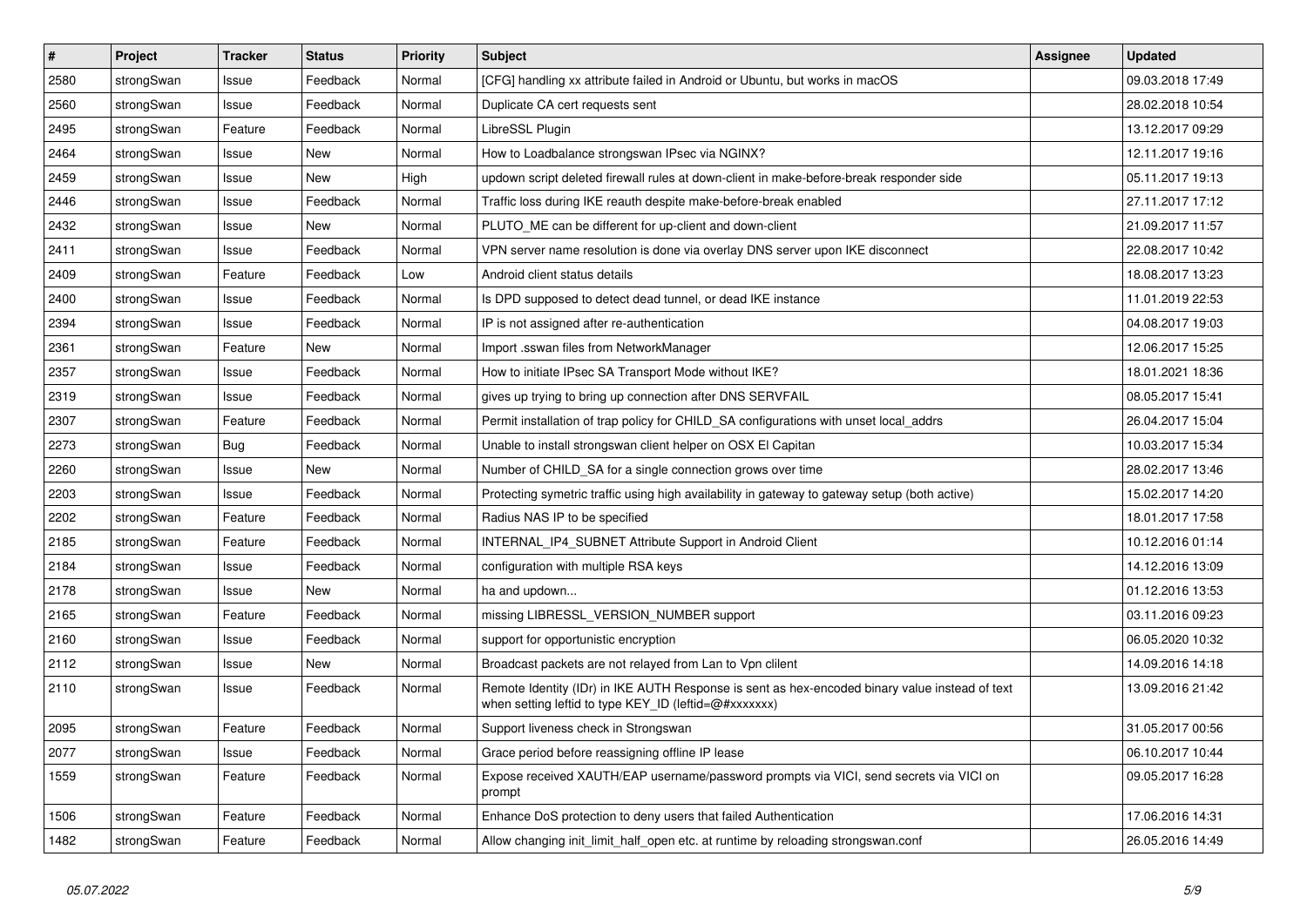| #    | Project    | <b>Tracker</b> | <b>Status</b> | <b>Priority</b> | <b>Subject</b>                                                                                          | <b>Assignee</b> | <b>Updated</b>   |
|------|------------|----------------|---------------|-----------------|---------------------------------------------------------------------------------------------------------|-----------------|------------------|
| 1456 | strongSwan | Issue          | Feedback      | Normal          | Missing Tunnel-Client-Endpoint & Tunnel-Server-Endpoint AVP in RADIUS Accounting Start/Stop<br>messages |                 | 11.05.2016 11:54 |
| 1422 | strongSwan | Issue          | Feedback      | Normal          | IKEv1: IKE_SA reauth vs. CHILD_SA rekey race prevents IKE_SA reauthentication in time                   |                 | 20.04.2016 15:06 |
| 1383 | strongSwan | Issue          | Feedback      | Normal          | How to limit the amount of the installed Child SAs                                                      |                 | 08.04.2016 11:20 |
| 1338 | strongSwan | Issue          | Feedback      | Normal          | problem with changing esp algorithm in strongswan                                                       |                 | 10.03.2016 18:23 |
| 1334 | strongSwan | Issue          | Feedback      | Normal          | Version 5.3.5, duplicated tunnel aftr IKE_SA rekeyed                                                    |                 | 10.03.2016 11:06 |
| 1289 | strongSwan | Issue          | <b>New</b>    | Normal          | HA plugin should sync last sent packet                                                                  |                 | 01.02.2016 13:59 |
| 1276 | strongSwan | Issue          | Feedback      | Normal          | Threading: ext-auth hook blocks any other connection attempt                                            |                 | 27.01.2016 12:28 |
| 1271 | strongSwan | Issue          | <b>New</b>    | Normal          | X.509 UTF-8 support                                                                                     |                 | 17.01.2016 14:39 |
| 1265 | strongSwan | Feature        | New           | Normal          | An option to disable NAT-T                                                                              |                 | 23.06.2021 19:41 |
| 1253 | strongSwan | Feature        | Feedback      | Normal          | Strongswan doesn't support CA bundles                                                                   |                 | 19.01.2016 11:23 |
| 1251 | strongSwan | Feature        | New           | Normal          | FreeBSD HA                                                                                              |                 | 11.01.2016 22:01 |
| 1207 | strongSwan | Feature        | New           | Normal          | Add more than 2 hosts support to HA plugin and make it configurable                                     |                 | 08.12.2015 05:05 |
| 1157 | strongSwan | Issue          | Feedback      | Normal          | Message ID overflow RFC 5996 2.2                                                                        |                 | 12.10.2015 13:52 |
| 1082 | strongSwan | Feature        | Feedback      | Normal          | Framed-Route to set leftsubnet                                                                          |                 | 07.10.2016 10:02 |
| 1081 | strongSwan | Feature        | New           | Normal          | Active/standby VPN Gateway Failover                                                                     |                 | 21.08.2015 22:01 |
| 1079 | strongSwan | Feature        | Feedback      | Normal          | Future Plans for firwall configuration equivalent under FreeBSD                                         |                 | 21.08.2015 15:58 |
| 1068 | strongSwan | <b>Bug</b>     | Feedback      | Normal          | strongswan 5.3.2 and IKEv1 in transport mode causes NO_PROPOSAL_CHOSEN error                            |                 | 26.01.2018 13:30 |
| 1057 | strongSwan | Feature        | New           | Normal          | conn switching based on eap identity                                                                    |                 | 24.03.2020 10:14 |
| 1008 | strongSwan | Feature        | Feedback      | Normal          | FARP for IPv6                                                                                           |                 | 14.12.2015 20:59 |
| 1000 | strongSwan | Feature        | Feedback      | Normal          | Raise ALERT TS MISMATCH in IKE V1                                                                       |                 | 09.09.2015 12:47 |
| 994  | strongSwan | <b>Bug</b>     | New           | Urgent          | same rekey time for ike and child causes tunnel deletion for ikev1 in 5.2.2 version                     |                 | 12.06.2015 12:31 |
| 974  | strongSwan | Issue          | New           | Normal          | Charon crash on Mac OS with IPv6 Virtual IP                                                             |                 | 26.08.2021 21:07 |
| 973  | strongSwan | Issue          | New           | Normal          | IKEv2 dpd + auto=route + tunnel downtime cause additional CHILD_SAs                                     |                 | 29.05.2015 17:40 |
| 930  | strongSwan | Feature        | <b>New</b>    | Normal          | Option to have non-sequential v6 roadwarrior addresses                                                  |                 | 12.01.2016 16:36 |
| 927  | strongSwan | Feature        | New           | Normal          | Charon: Implement route events and add an consumer in updown plugin                                     |                 | 11.04.2015 12:02 |
| 926  | strongSwan | Issue          | New           | Normal          | HA: resync errors when a node is joining a cluster                                                      |                 | 10.04.2015 15:05 |
| 923  | strongSwan | Issue          | New           | Normal          | MOBIKE not working on HA cluster                                                                        |                 | 09.04.2015 09:46 |
| 817  | strongSwan | Issue          | Feedback      | Normal          | IKEv2 IPv6 Router Advertisement                                                                         |                 | 27.03.2020 17:14 |
| 777  | strongSwan | Issue          | New           | Normal          | column length in attributes table of strongswan database is too short                                   |                 | 25.11.2014 20:46 |
| 766  | strongSwan | Feature        | New           | Normal          | Make retransmit settings tunable by connection                                                          |                 | 14.11.2014 10:02 |
| 746  | strongSwan | Feature        | New           | Normal          | Different radius server(s) for accounting                                                               |                 | 22.10.2014 12:23 |
| 730  | strongSwan | Issue          | New           | Normal          | NAT-NAT fallback                                                                                        |                 | 09.10.2014 12:40 |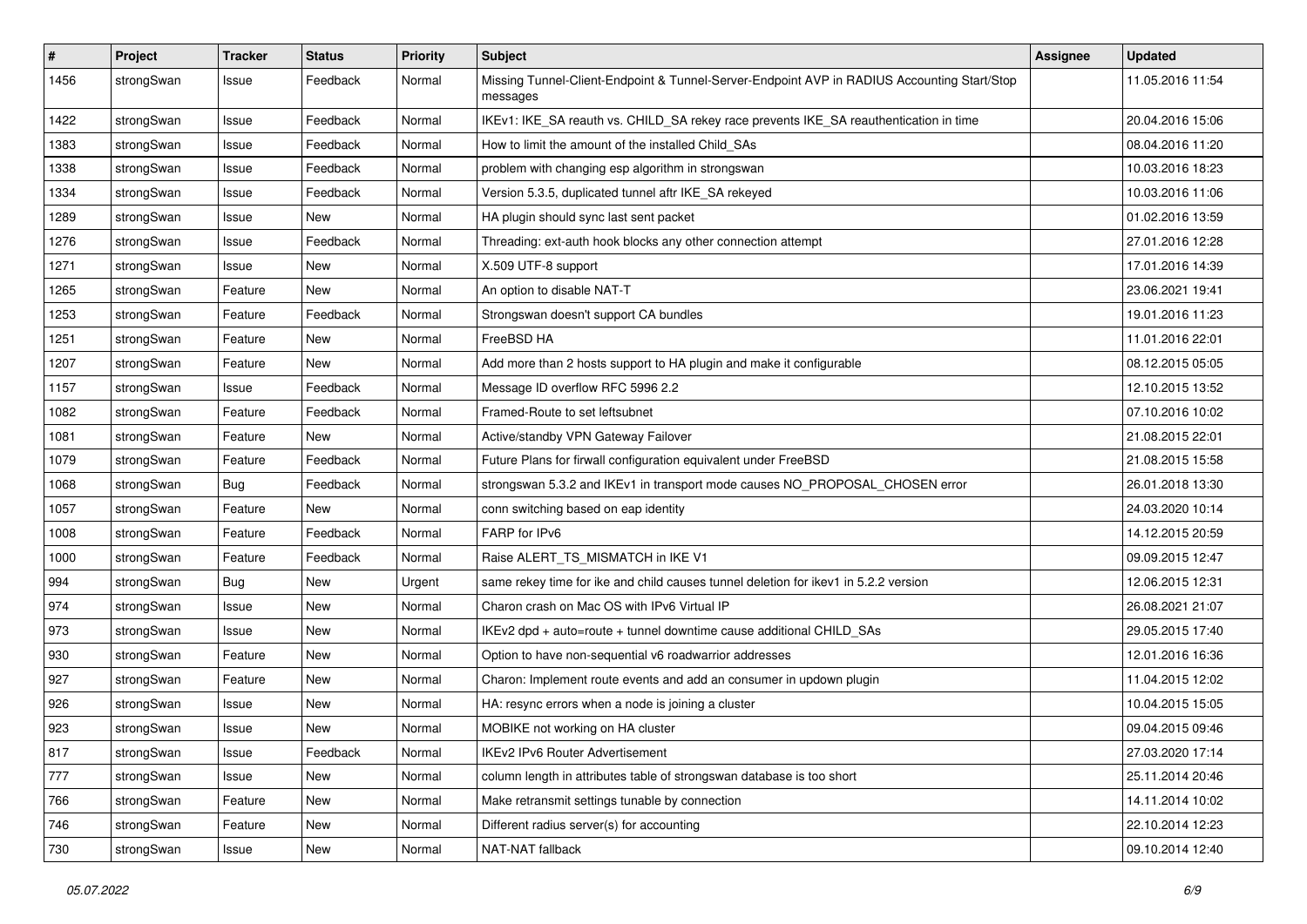| $\vert$ # | Project    | <b>Tracker</b> | <b>Status</b> | <b>Priority</b> | Subject                                                                                                  | <b>Assignee</b>    | <b>Updated</b>   |
|-----------|------------|----------------|---------------|-----------------|----------------------------------------------------------------------------------------------------------|--------------------|------------------|
| 725       | strongSwan | Issue          | New           | High            | Mediation connection get stuck if peer is not online                                                     |                    | 03.10.2014 12:02 |
| 702       | strongSwan | Issue          | <b>New</b>    | Normal          | ipsec route mode, Strongswan as responder may result collsion in INIT exchange. and ike                  |                    | 12.09.2014 16:34 |
| 697       | strongSwan | Issue          | New           | Normal          | HA: nodes fail to sync data because of UDP packet drops                                                  |                    | 09.09.2014 14:29 |
| 645       | strongSwan | Feature        | New           | Normal          | Support HeapAlloc() and friends in leak-detective                                                        |                    | 10.07.2014 15:12 |
| 644       | strongSwan | Feature        | <b>New</b>    | Normal          | Non-monolithic Windows build                                                                             |                    | 10.07.2014 15:12 |
| 643       | strongSwan | Feature        | New           | Normal          | CNG/Bcrypt native Windows crypto plugin                                                                  |                    | 10.07.2014 15:12 |
| 642       | strongSwan | Feature        | New           | Normal          | Windows Named Pipe stream and service                                                                    |                    | 10.07.2014 15:11 |
| 641       | strongSwan | Feature        | New           | Normal          | kernel-iph virtual IP support and IKE routing lookups ignoring IPsec routes                              |                    | 10.07.2014 15:11 |
| 640       | strongSwan | Feature        | New           | Normal          | Provide an init_once() abstraction layer                                                                 |                    | 10.07.2014 15:10 |
| 628       | strongSwan | Issue          | New           | Normal          | Windows Phone 8.1 - Certificate Pattern Matching                                                         |                    | 30.06.2014 14:06 |
| 619       | strongSwan | Issue          | New           | Normal          | pki --issue should have an --out option                                                                  |                    | 15.06.2014 00:26 |
| 541       | strongSwan | Issue          | <b>New</b>    | Normal          | List of servers in client config (Failover)                                                              |                    | 13.08.2014 15:10 |
| 522       | strongSwan | Issue          | New           | Normal          | Mac OS X native application won't update network interface for DNS lookups                               |                    | 08.07.2014 10:23 |
| 397       | strongSwan | <b>Bug</b>     | New           | High            | Receive TS UNACCEPTABLE errors                                                                           |                    | 31.05.2017 00:35 |
| 368       | strongSwan | Feature        | <b>New</b>    | Low             | Add support for UNITY_DEF_DOMAIN mode config and pass domain to resolvconf                               |                    | 27.07.2013 01:25 |
| 357       | strongSwan | Issue          | New           | Normal          | Lifetime in case of IKEv1                                                                                |                    | 18.05.2015 10:40 |
| 352       | strongSwan | Issue          | Feedback      | Normal          | unable to allocate SPIs from kernel when running 32 bit binaries on 64 bit Linux                         |                    | 17.04.2018 14:59 |
| 312       | strongSwan | Feature        | <b>New</b>    | Normal          | Feature Request: Option to limit or disable sending of ADDITIONAL_*_ADDRESS list for MOBIKE<br>Responder |                    | 13.03.2013 19:19 |
| 215       | strongSwan | Feature        | <b>New</b>    | Normal          | strongswan NetworkManager plugin: make the "normal" ipsec configuration usable                           |                    | 12.08.2012 04:47 |
| 162       | strongSwan | Feature        | Feedback      | Normal          | Submit ClusterIP patches mainline                                                                        |                    | 14.12.2015 20:43 |
| 104       | strongSwan | Feature        | Feedback      | Normal          | Postgresql Db Support                                                                                    |                    | 04.09.2019 10:05 |
| 87        | strongSwan | Feature        | New           | Normal          | IPsec Multicast Support                                                                                  |                    | 19.12.2014 14:20 |
| 38        | strongSwan | Feature        | New           | Low             | OCSP in IKE payload, RFC4806                                                                             |                    | 19.12.2014 14:20 |
| 542       | strongSwan | Issue          | Feedback      | Normal          | Nesting tunnels                                                                                          | Andreas<br>Steffen | 07.03.2014 09:22 |
| 406       | strongSwan | Feature        | Feedback      | Low             | TNC: Speeding up the Attestation process                                                                 | Andreas<br>Steffen | 10.09.2013 14:00 |
| 404       | strongSwan | Issue          | Feedback      | Normal          | TNC: Update HowTos and implement some compilation flag checking                                          | Andreas<br>Steffen | 10.09.2013 13:58 |
| 2494      | strongSwan | Issue          | Feedback      | Normal          | Problems With 64bit Slot IDs With Pkcs11 Plugin                                                          | Jordan Hrycaj      | 12.12.2017 16:03 |
| 2493      | strongSwan | Issue          | Feedback      | Normal          | Pkcs11 Plugin Returns w/Bogus Return Code                                                                | Jordan Hrycaj      | 12.12.2017 15:58 |
| 1165      | strongSwan | Issue          | New           | Normal          | StrongSwan Virtual Ip problem                                                                            | Martin Willi       | 19.10.2015 23:59 |
| 960       | strongSwan | Feature        | Feedback      | Normal          | Raise ALERT_PROPOSAL_MISMATCH_IKE in IKE V1                                                              | Martin Willi       | 30.08.2017 09:05 |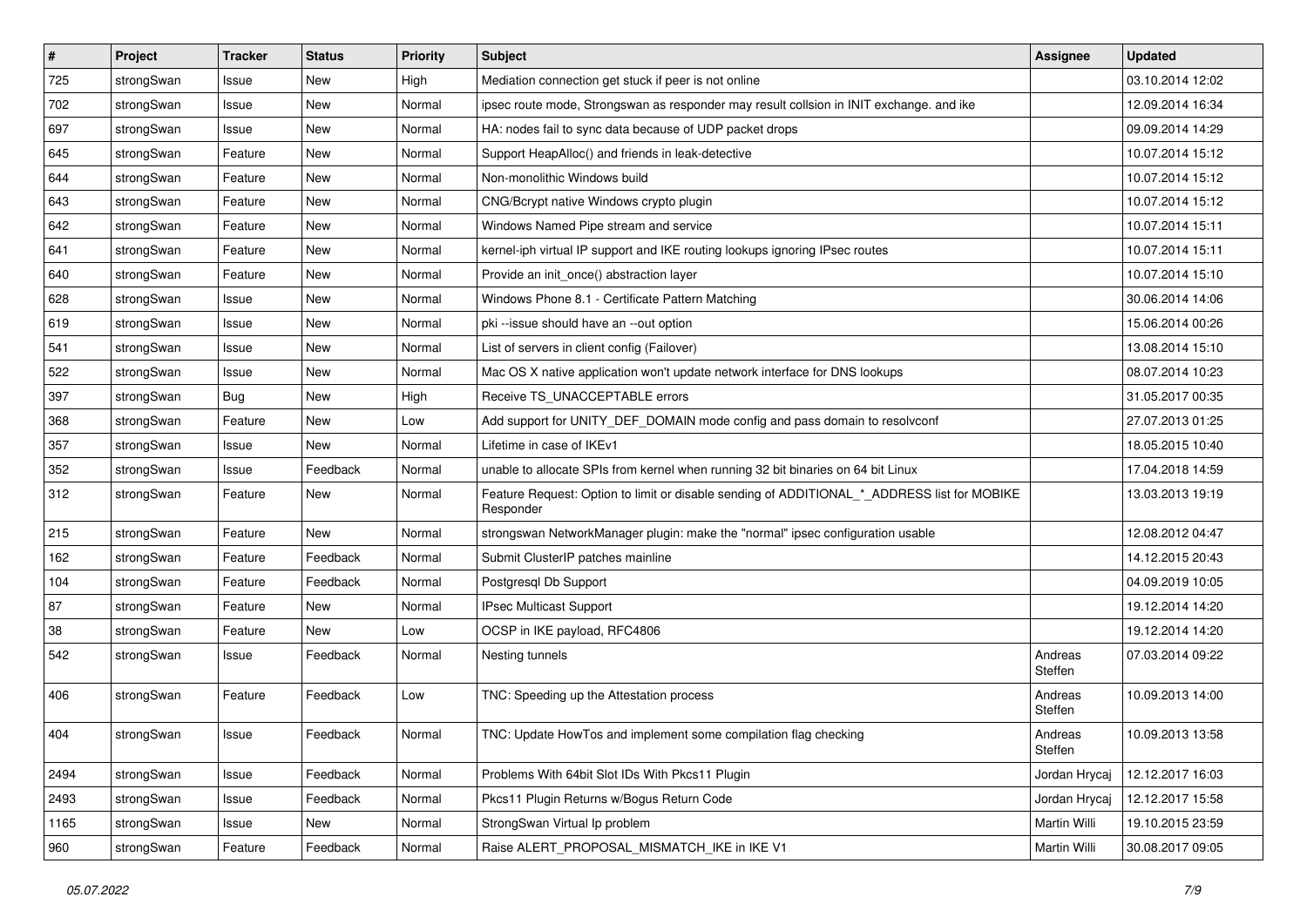| $\#$ | Project    | Tracker    | <b>Status</b> | <b>Priority</b> | Subject                                                                    | <b>Assignee</b>          | <b>Updated</b>   |
|------|------------|------------|---------------|-----------------|----------------------------------------------------------------------------|--------------------------|------------------|
| 456  | strongSwan | <b>Bug</b> | Feedback      | Normal          | StrongSwan client for OS X crashes                                         | Martin Willi             | 21.03.2014 12:16 |
| 129  | strongSwan | Feature    | Assigned      | Normal          | Relations between ike/child/peer_cfg                                       | Martin Willi             | 06.02.2012 10:50 |
| 3606 | strongSwan | Issue      | Feedback      | Normal          | Using ipsec tunnel from "foreign" subnet                                   | Noel Kuntze              | 26.10.2020 12:23 |
| 3680 | strongSwan | Issue      | Feedback      | Normal          | How to unload a paritcular certificate from strongswan.                    | Tobias<br><b>Brunner</b> | 27.01.2021 09:28 |
| 3673 | strongSwan | Issue      | Feedback      | Normal          | IKEv2/IPSec MSCHAPv2 fails on Android 11 (API 30).                         | Tobias<br><b>Brunner</b> | 17.01.2021 07:25 |
| 3668 | strongSwan | Issue      | Feedback      | Normal          | Configuring the strongSwan Helm chart on openshift                         | Tobias<br><b>Brunner</b> | 07.01.2021 16:33 |
| 3665 | strongSwan | Issue      | Feedback      | Normal          | When there is data flow, the VPN tunnel will not automatically connect     | Tobias<br><b>Brunner</b> | 05.01.2021 16:26 |
| 3636 | strongSwan | Issue      | Feedback      | Normal          | Tor behind VPN                                                             | Tobias<br><b>Brunner</b> | 23.11.2020 14:09 |
| 3626 | strongSwan | Issue      | Feedback      | Low             | "Always On VPN" not available in Fire TV 4k                                | Tobias<br><b>Brunner</b> | 11.11.2020 12:41 |
| 3620 | strongSwan | Issue      | Feedback      | Normal          | L2TP/IPSEC ipsec.conf setting                                              | Tobias<br><b>Brunner</b> | 12.11.2020 10:14 |
| 3594 | strongSwan | Issue      | Feedback      | Normal          | How to see the traffic at ESP in UDP SPIs and forwarding rule              | Tobias<br>Brunner        | 15.10.2020 13:57 |
| 3584 | strongSwan | Issue      | Feedback      | Normal          | Separate ipsec.conf file per conn and separate ipsec.secrets file per conn | Tobias<br><b>Brunner</b> | 30.09.2020 17:06 |
| 3560 | strongSwan | Issue      | Feedback      | Normal          | PSK tunnel working - Cert fails with fragmention errors                    | Tobias<br><b>Brunner</b> | 11.09.2020 14:15 |
| 3341 | strongSwan | Bug        | Feedback      | Normal          | Application Icon missing on firestick 4K                                   | Tobias<br><b>Brunner</b> | 20.02.2020 09:31 |
| 3291 | strongSwan | Issue      | Feedback      | Normal          | IPSec IKEv2 Client to VPN service 2                                        | Tobias<br><b>Brunner</b> | 16.08.2020 12:58 |
| 2392 | strongSwan | Feature    | Feedback      | Low             | enable eap-ttls in Android client                                          | Tobias<br><b>Brunner</b> | 04.07.2018 19:48 |
| 2189 | strongSwan | Feature    | Assigned      | Normal          | Support RFC 8229: TCP Encapsulation of IKE and IPsec Packets               | Tobias<br><b>Brunner</b> | 05.06.2020 19:48 |
| 693  | strongSwan | Feature    | Feedback      | Normal          | Time policy for roadwarrior                                                | Tobias<br><b>Brunner</b> | 02.09.2014 11:06 |
| 552  | strongSwan | Issue      | Feedback      | Normal          | move pki tool to ipsecdir                                                  | Tobias<br><b>Brunner</b> | 14.04.2014 13:52 |
| 482  | strongSwan | Issue      | Feedback      | Normal          | NAT-NAT connection                                                         | Tobias<br><b>Brunner</b> | 09.10.2014 12:37 |
| 462  | strongSwan | Issue      | Feedback      | Normal          | strongswan android app can not use on android 4.4 OS                       | Tobias<br><b>Brunner</b> | 06.01.2014 13:07 |